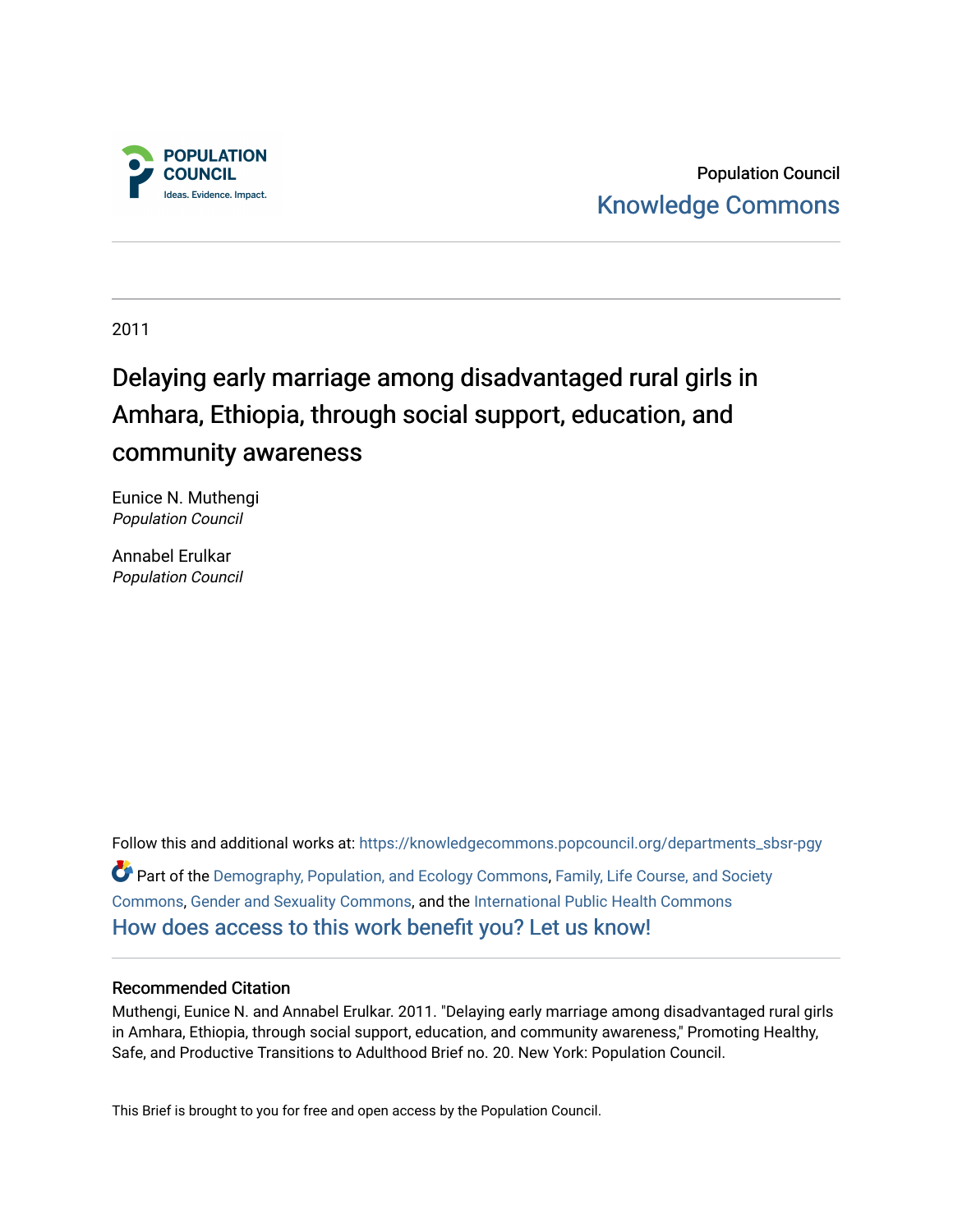promoting healthy , safe, and productive transitions to adulthood

*Brief no. 20 Updated May 2011*

# Delaying early marriage among disadvantaged rural girls in Amhara, Ethiopia, through social support, education, and community awareness

Prepared by Eunice Muthengi and Annabel Erulkar

thiopia has extremely high rates of child marriage, particularly<br>in rural areas, and an HIV epidemic that disproportionately af<br>fects females. With 44 percent of Ethiopia's population young<br>than 15, public health interest thiopia has extremely high rates of child marriage, particularly **in rural areas, and an HIV epidemic that disproportionately af**fects females. With 44 percent of Ethiopia's population younger programs for adolescents. These programs are located largely in urban areas and target adolescents who attend school, older adolescent boys and young men, and unmarried adolescents living with their parents. Most programs overlook the vast majority of youth (85 percent) living in rural areas and key categories of vulnerable girls—girls who are out of school, girls at risk of child marriage, and girls who are already married (Erulkar et al 2004; MOFED 2005).

In the rural Amhara region, 50 percent of girls are married by age 15 and 80 percent are married by age 18 (Erulkar et al. 2010).Child marriage or early marriage, defined as marriage before the age of 18, is considered a violation according to many international and national standards, and is illegal in Ethiopia. Article 7 of the Revised Family Code of Ethiopia states that the legal age of marriage is 18 for both men and women. Marriage at a young age limits a girl's opportunities for schooling, skills acquisition, and personal development (Mensch et al. 1998). It also increases the risk of early childbearing, which is associated with adverse health consequences such as maternal mortality, anemia, obstetric complications, and other adverse birth outcomes (Makinson 1985; Adhikari 2003; Haberland et al. 2005; Nour 2006).

To better understand the lives of married adolescents in rural Ethiopia, including their social assets, schooling, and the role of marriage, researchers conducted a survey of more than 1,800 adolescents in the Amhara Region (Erulkar et al. 2004). Based on the findings of this study, in 2004 the Amhara Regional Bureau of Youth and Sports and



the Population Council created the *Berhane Hewan* project to assist both married and unmarried girls. The goal of *Berhane Hewan*, which means "Light for Eve" in Amharic, is to establish appropriate and effec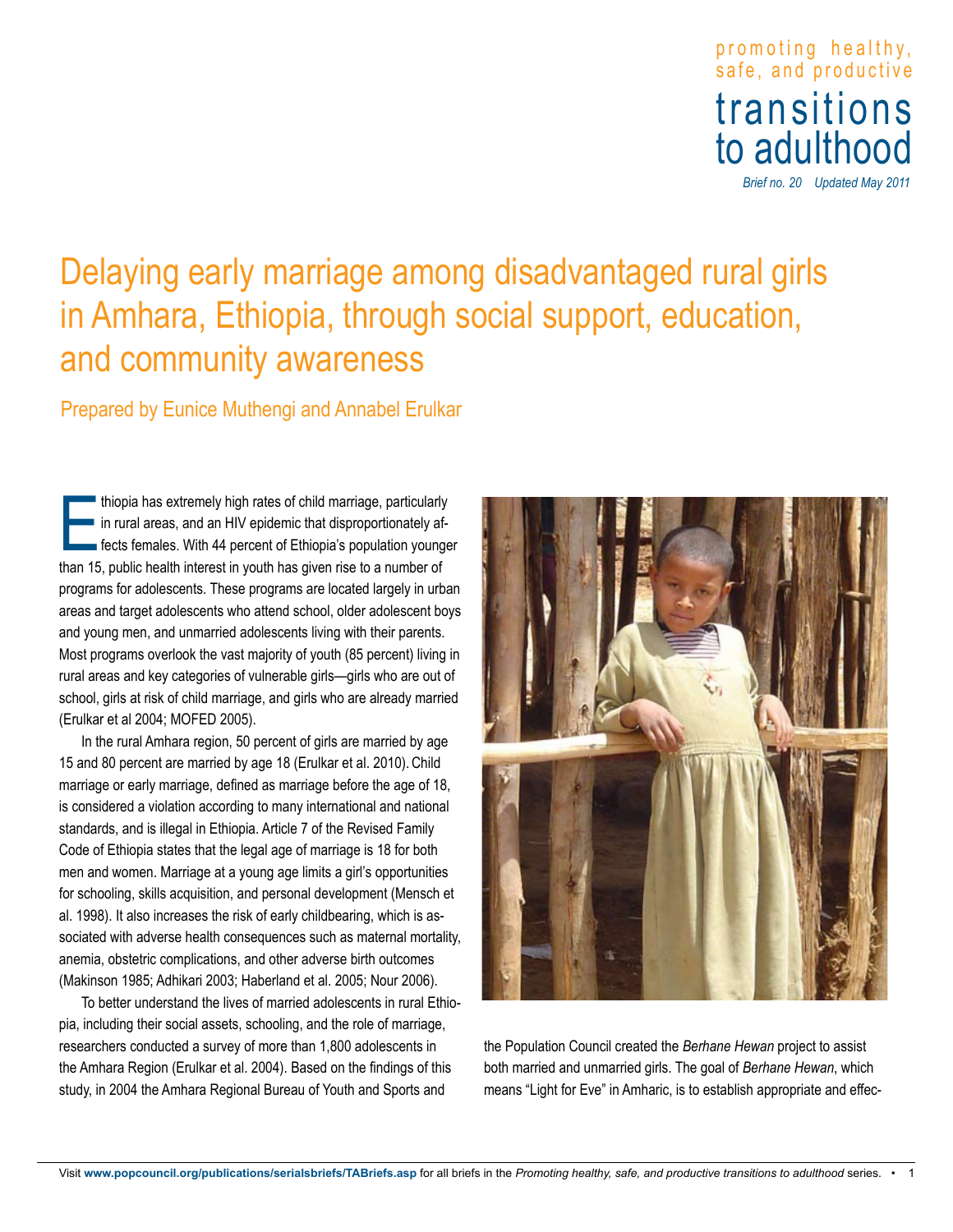tive mechanisms to protect girls at risk of early marriage and to support adolescent girls who are already married. The *Berhane Hewan* program includes four components: (1) group formation by adult female mentors, including groups for married girls; (2) support for girls to remain in school through provision of basic school supplies, as well as support for elective participation in nonformal education (basic literacy and numeracy); (3) "community conversations," to engage the community of key issues, such as early marriage, and in collective problem solving; and (4) provision of an incentive or conditional cash transfer for families that kept girls unmarried and in school.

Between 2004 and 2006, a quasi-experimental intervention was conducted by the Population Council in the rural Amhara region, to compare outcomes between girls living in the program area of Mosebo Village and those residing in the control area of Enamirt Village. An evaluation of the intervention provides evidence that early marriage can be prevented through a program that simultaneously addresses the economic and social factors that promote early marriage and increases girls' access to schooling (Erulkar and Muthengi 2009).

#### **Improvements in formal and nonformal education**

Findings from the evaluation of Berhane Hewan show increased opportunities for married and unmarried girls to receive formal and nonformal education. Girls who were still in school or those who wanted to rejoin formal classes were supported in continuing their education. Girls were provided with basic school materials, such as exercise books, pens, and pencils. Though the supply was modest—only about \$4 in supplies per girl per year—this was the level of support many poor rural families needed to keep their girls in school. Nonformal education, (including basic literacy



#### **Figure 1 School attendance before and after the pilot project**

and numeracy lessons), was also offered to girls who did not want to return to formal classes or who had never received formal schooling.

A significant improvement in school attendance and literacy levels was observed in the project area among girls between the ages of 10 and 14. Girls in the project area of Mosebo Village were more likely to begin formal schooling and to be enrolled in school at the end of the intervention. The proportion of girls attending school was slightly higher in the control area of Enamirt Village before the intervention (70 percent project versus 78 percent control), but by the end of the intervention, girls in Mosebo were significantly more likely to be in school (96 percent project versus 89 percent control) (see Figure 1). Although girls in the project area were more likely to be illiterate before the intervention (45 percent project versus 28 percent control), levels were similar in both the project and the control area at the end of the program (21 percent project versus 19 percent control).

# **Increased social support and reproductive health knowledge**

Eligible girls between the ages of 10 and 19 were recruited by program mentors and organized into groups of approximately 15-20 married or unmarried girls. Married girls met once a week as a result of time constraints, whereas unmarried girls met five days a week. During group meetings, girls learned about reproductive health, accessing family planning services, and livelihood skills such as agricultural techniques, poultry rearing, and construction of household items. In addition, girls who wanted to practice family planning were provided with a clinic card for a local government facility (family planning services and supplies are free at government facilities, and the cost of a clinic card—20 birr, about US\$2.20—was supported by the project).

Evaluation results indicate that the program was instrumental in expanding social networks for girls in the program area of Mosebo. At the beginning of the program, only 30 percent of girls in the project area reported having a nonfamilial best friend, compared with 48 percent of girls in the control area. By the end of the program, however, about one-half of the girls in both areas had a nonfamilial best friend. The proportion of girls who reported talking to their closest friends about various reproductive health topics was either lower or similar in the project area compared with the control area before the intervention. At the end of the program, girls in the project area were more likely to talk to their friends about family planning, problems in their marriage, and sexually transmitted infections. Reproductive health lessons during group meetings contributed to a significant increase in reproductive health knowledge and use of contraceptives. At the end of the program, almost three-fourths of sexually active adolescent girls in the project area had ever used a contraceptive method, compared with less than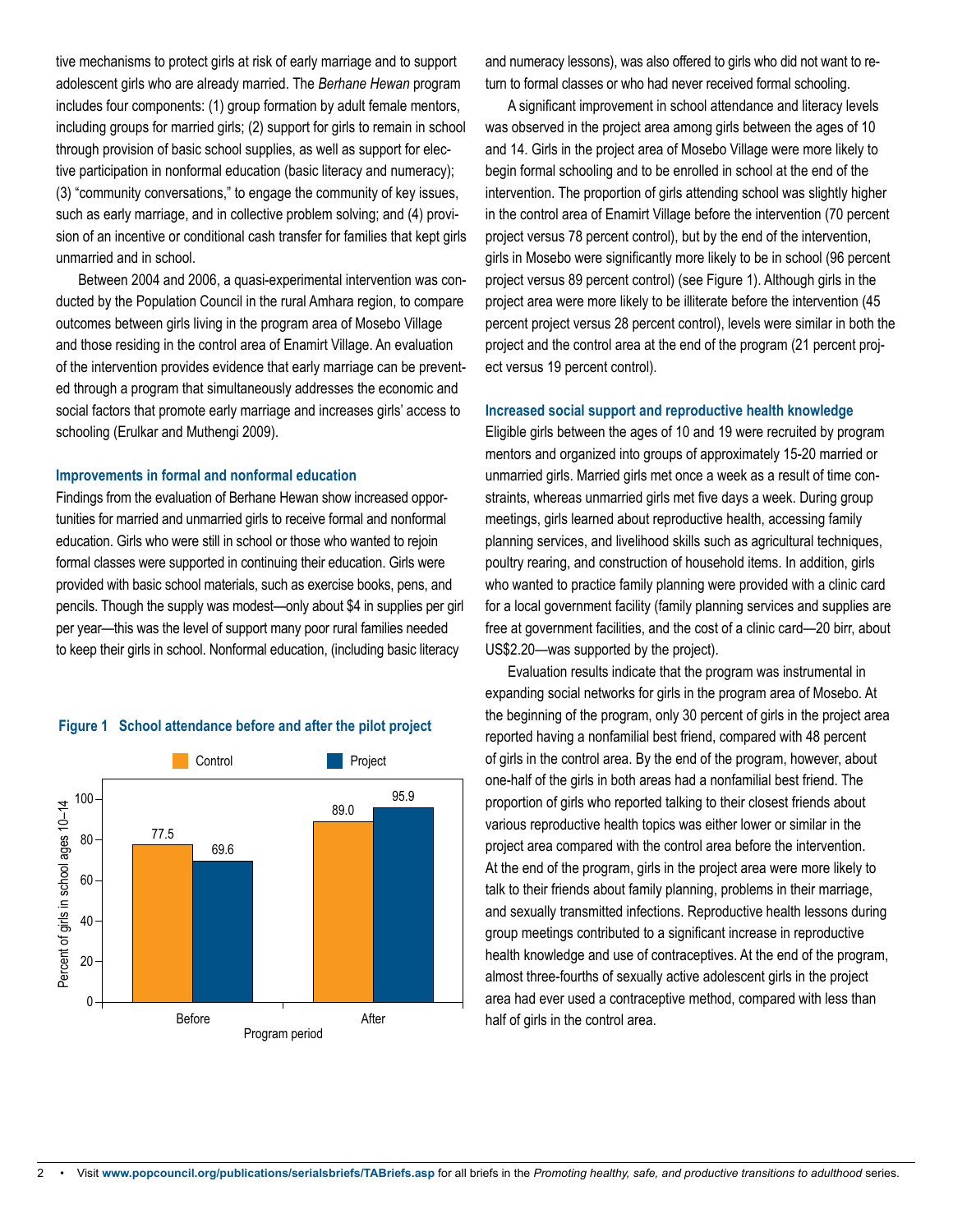



## **Delaying the age of marriage**

Two additional program components were directly targeted at delaying the age of marriage: community conversations and economic incentives. Neighborhood meetings were held every two weeks at five sites in the program area, reaching about 70 community members. Four trained facilitators led discussions about early marriage and other harmful traditional practices, and about matters affecting young women and girls. This participatory dialogue technique allowed participants to explore problems jointly and devise solutions. After several months of discussion, participants decided on specific collective actions (such as not to marry girls early), formed subcommittees, and attempted to influence their community members to adopt the same resolutions.

Economic incentives were offered to parents and guardians of girls who participated in the program. They were promised a goat worth about 180 birr (US\$20) at the end of the program (presented jointly to a girl and her family) if their daughters attended at least 80 percent of group sessions or school sessions and if they pledged not to marry off their daughters during the two-year program period.

Results indicate that the program was successful in delaying the age of marriage among young girls, but not among older girls. Before the program period, there was no significant difference between the proportions of girls who had ever been married in the project and control areas (10 percent versus 14 percent, respectively). At the end of the program, girls between the ages of 10 and 14 were less likely to be married in the project area (2 percent) compared with those in the control area 22 percent. Among 15–19-year-old girls, the proportion of ever-married girls was similar in both areas before the program, but higher in the project area after the intervention. Considering the short intervention period, the trend shown in Figure 2 seems to reflect the delay in the age of marriage

into later adolescence; fewer girls were married before age 15, and more girls were married between ages 16 and 19.

#### **The success of** *Berhane Hewan*

Delaying the age of marriage in adolescence provides girls with more critical years in which to learn skills and develop as individuals. Participation in the *Berhane Hewan* pilot project in rural Ethiopia improved the lives of young girls by helping them to stay in school or learn to read, strengthening their social networks, increasing their reproductive health knowledge, increasing their contraceptive use, and delaying their age of marriage. The success of this program provides a model for similar programs in Ethiopia and other rural settings where a large number of girls are married before they are 15 and do not attend school. Policymakers and program managers who implement such programs should:

- address the economic motivations for early marriage by providing incentives for delayed marriage;
- invest in education by increasing girls' opportunities for formal and informal education;
- develop support programs to combat the isolation of married and unmarried adolescent girls;
- provide adolescents with access to family planning services and reproductive health information; and
- raise awareness among community members about the dangers of early marriage and other harmful traditional practices that affect adolescent girls.

Programs such as *Berhane Hewan* can provide girls with alternatives to marriage through education by simultaneously addressing economic and social factors that promote early marriage.